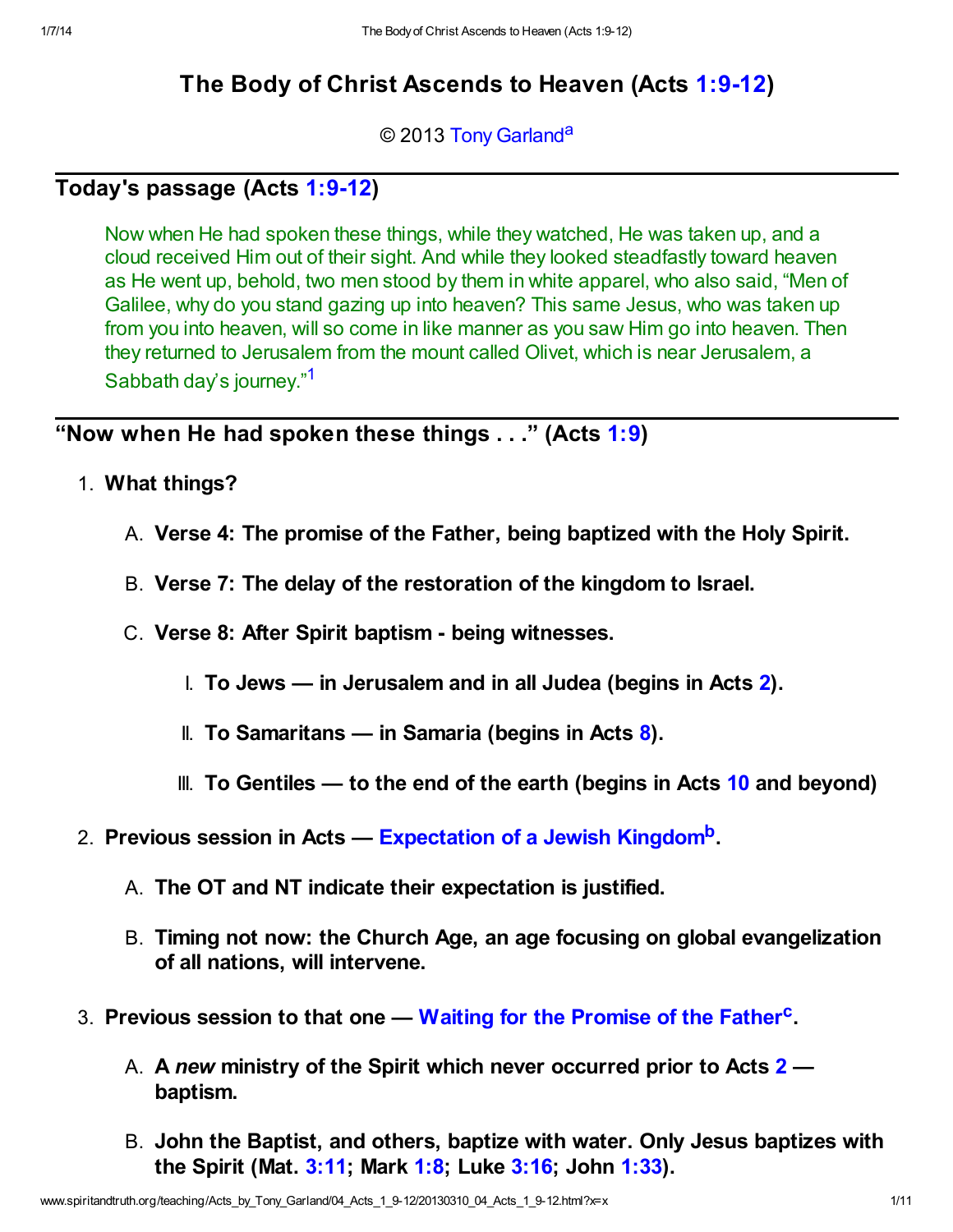- I. " . . . He who sent me to baptize with water said to me, 'Upon whom you see the Spirit descending, and remaining on Him, this is He who baptizes with the Holy Spirit.'" (John [1:33](http://www.spiritandtruth.org/bibles/nasb/b43c001.htm#John_C1V33))
- II. "for John truly baptized with water, but you shall be baptized with the Holy Spirit not many days from now." (Acts [1:5\)](http://www.spiritandtruth.org/bibles/nasb/b44c001.htm#Acts_C1V5)
- C. Spirit baptism marks the creation of a new spiritual entity the "body of Christ" (Rom. [6:3-4](http://www.spiritandtruth.org/bibles/nasb/b45c006.htm#Rom._C6V3); 1Cor. [12:13;](http://www.spiritandtruth.org/bibles/nasb/b46c012.htm#1Cor._C12V13) Gal. [3:27\)](http://www.spiritandtruth.org/bibles/nasb/b48c003.htm#Gal._C3V27).
- D. The "body of Christ" == the Church (1Cor. [12:27](http://www.spiritandtruth.org/bibles/nasb/b46c012.htm#1Cor._C12V27); Eph. [1:22-23;](http://www.spiritandtruth.org/bibles/nasb/b49c001.htm#Eph._C1V22) Col. [1:18\)](http://www.spiritandtruth.org/bibles/nasb/b51c001.htm#Col._C1V18).

"While they watched, He was taken up" (Acts  $1:9$ )

- 1. Imagine what it must have been like to see!!
- 2. His last act before ascending appears to have been pronouncing a blessing over them.
	- A. "And He led them out as far as Bethany, and He lifted up His hands and blessed them. Now it came to pass, while He blessed them, that He was parted from them and carried up into heaven." (Luke [24:50-51\)](http://www.spiritandtruth.org/bibles/nasb/b42c024.htm#Luke_C24V50)
- 3. What mixed emotions: amazement and sadness with longing—their Lord was now gone!
- 4. The literal "body of Christ" ascends to heaven!
	- A. This begins a period, now over 1900 years and counting, during which Jesus remains absent from earth.
	- B. The period Jesus taught about in His parable of the nobleman in Luke [19](http://www.spiritandtruth.org/bibles/nasb/b42c019.htm#Luke_C19V1). "A certain nobleman went into a far country to receive for himself a kingdom and to return." (Luke [19:12\)](http://www.spiritandtruth.org/bibles/nasb/b42c019.htm#Luke_C19V12)
	- C. While the literal body of Christ remains absent, the Church—the spiritual body of Christ, formed by Spirit-baptism beginning on the Day of Pentecost —is the eyes, mouth, hands, and feet of Jesus.
	- D. Jesus prepared the disciples on the night of His betrayal.

"And I will pray the Father, and He will give you another Helper, that He may abide with you forever— the Spirit of truth, whom the world cannot receive, because it neither sees Him nor knows Him; but you know Him, for He dwells with you and will be in you. I will not leave you orphans; I will come to you." (John [14:16-18](http://www.spiritandtruth.org/bibles/nasb/b43c014.htm#John_C14V16))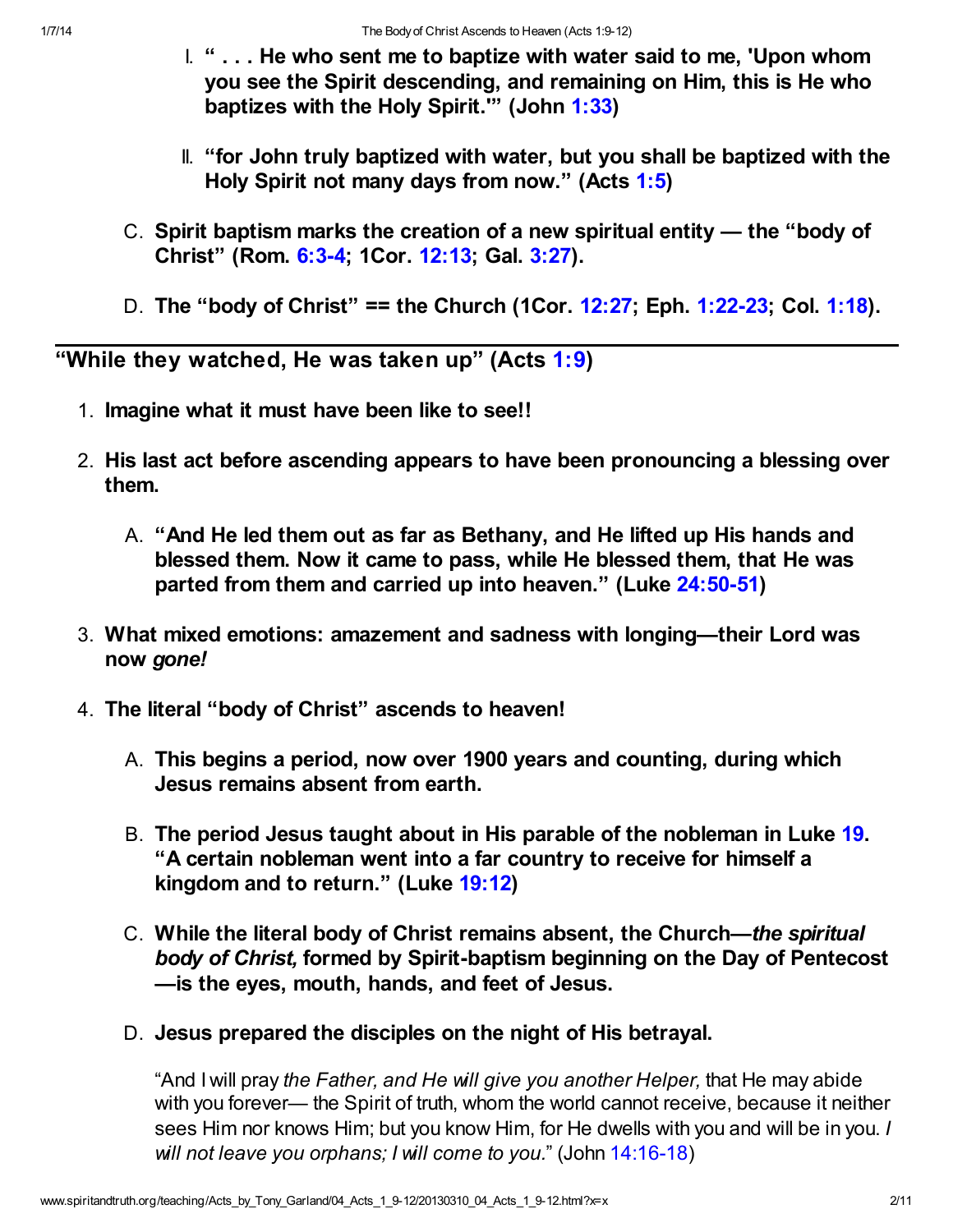"But now I go away to Him who sent Me, and none of you asks Me, 'Where are You going?' But because I have said these things to you, sorrow has filled your heart. Nevertheless I tell you the truth. It is to your advantage that I go away; for if I do not go away, the Helper will not come to you; but if I depart, I will send Him to you." (John [16:5-7\)](http://www.spiritandtruth.org/bibles/nasb/b43c016.htm#John_C16V5)

#### 5. The Need of His Departure

- A. Preconditions for sending the Spirit now met.
	- I. "... the Holy Spirit was not yet given, because Jesus was not yet glorified." (John [7:39](http://www.spiritandtruth.org/bibles/nasb/b43c007.htm#John_C7V39))
	- $\mathbb{I}$ . "... if I do not go away, the Helper will not come to you; but if I depart, I will send Him to you." (John [16:7\)](http://www.spiritandtruth.org/bibles/nasb/b43c016.htm#John_C16V7)
- <span id="page-2-0"></span>B. [Why these preconditions](http://www.spiritandtruth.org/teaching/10-13.htm)<sup>[d](#page-10-1)</sup> before the Spirit can be sent?
	- I. The departure and glorification of Jesus provided for the cleansing of a new temple which would be permanently indwelt by the presence of God.
	- II. Recall in the OT, how the manifest glory of God dwelt in Solomon's temple but was forced to depart because of the sin of Israel
		- a. '. . . Son of man, do you see what they are doing, the great abominations that the house of Israel commits here, to make Me go far away from My sanctuary? . . .' (Ezekiel [8:6](http://www.spiritandtruth.org/bibles/nasb/b26c008.htm#Eze._C8V6))
	- III. Soon, God would take up *permanent residence* within a new temple: a temple made of sinful flesh — the Church!
		- a. Flee sexual immorality. Every sin that a man does is outside the body, but he who commits sexual immorality sins against his own body. Or do you [plural] not know that your [plural] body [singular] is the temple of the Holy Spirit who is in you, whom you [have from God, and you are not your own? \(1 Corinthians 6:18-](http://www.spiritandtruth.org/bibles/nasb/b46c006.htm#1Cor._C6V18) 19)
		- b. Once a person is baptized by the Spirit and joined to the body of Christ, their sinful flesh is permanently indwelt with the perfect, sinless Spirit of our Holy God!!!
			- i. Unlike Ezekiel's day when the glory of God was forced to depart the temple due to the sin of the people, the Spirit remains within the sinful flesh of those who are joined to Christ and never departs.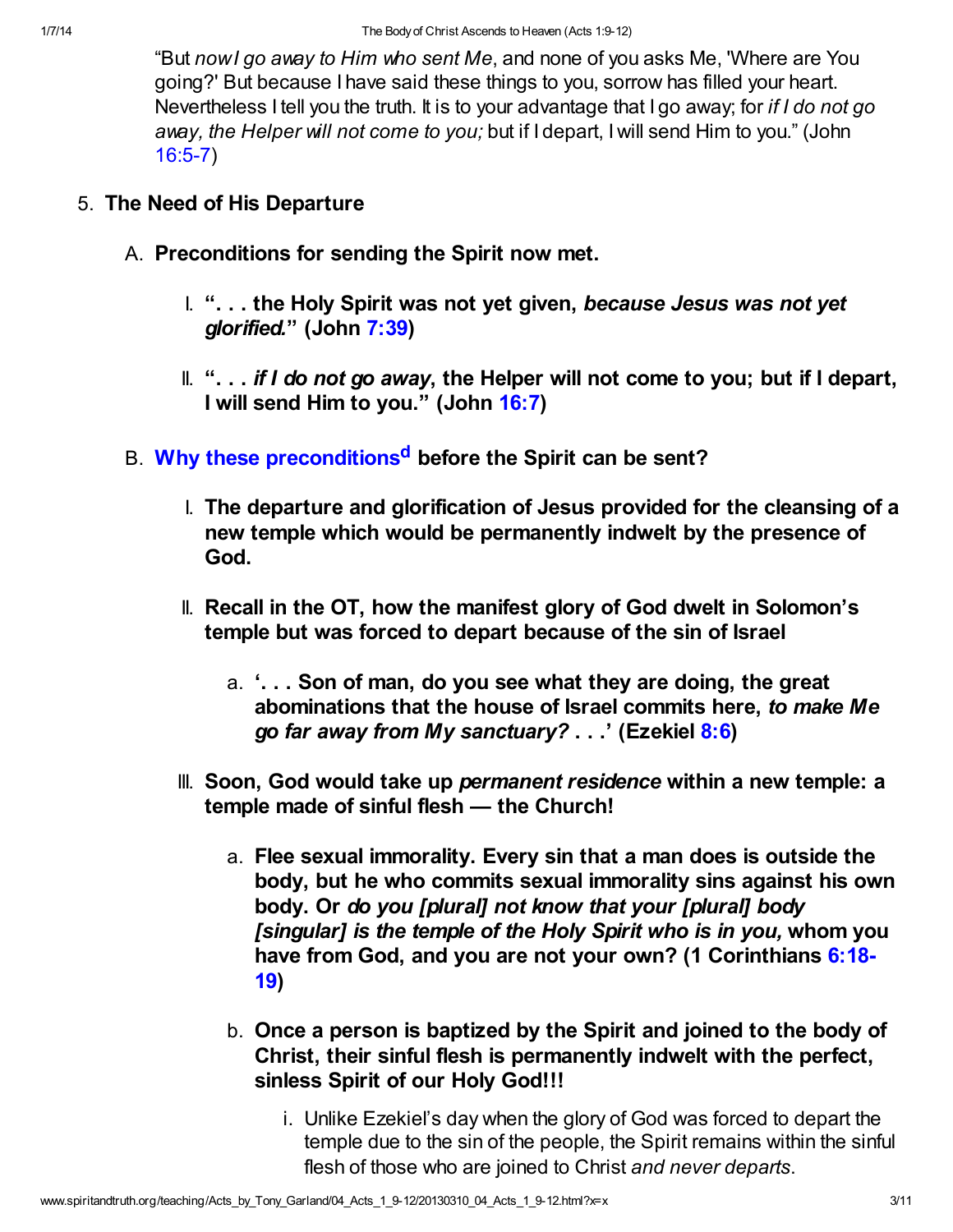1/7/14 The Body of Christ Ascends to Heaven (Acts 1:9-12)

- ii. "In Him you also trusted, after you heard the word of truth, the gospel of your salvation; in whom also, having believed, you were sealed with the Holy Spirit of promise, who is the *quarantee* of our inheritance until the redemption of the purchased possession, to the praise of His glory." (Ephesians [1:13-14\)](http://www.spiritandtruth.org/bibles/nasb/b49c001.htm#Eph._C1V13)
- iii. "And do not grieve the Holy Spirit of God, by whom you were sealed for the day of redemption." (Ephesians [4:30](http://www.spiritandtruth.org/bibles/nasb/b49c004.htm#Eph._C4V30))
- C. The departure of Jesus was required in order that the Spirit of a Holy God could permanently reside within a new temple made of sinful flesh.

## The Angelic Ministry

- 1. While they stood in amazement looking upward, their thoughts were interrupted by the words of two strangers dressed in white.
- 2. Perhaps these are the same two angels who comforted Mary as she wept at the empty tomb (John [20:12-13\)](http://www.spiritandtruth.org/bibles/nasb/b43c020.htm#John_C20V12)?
- 3. The situation must have been similar: one of fear, uncertainty, and sorrow.
	- Having found Jesus' tomb empty, the disciples return to their homes, no doubt in fear and doubt.
	- "But Mary stood outside by the tomb weeping, [pause] and as she wept she stooped down and looked into the tomb. And she saw two angels in white sitting, one at the head and the other at the feet, where the body of Jesus had lain. Then they said to her, 'Woman, why are you weeping?' She said to them, 'Because they have taken away my Lord, and I do not know where they have laid Him.' (John [20:10-13](http://www.spiritandtruth.org/bibles/nasb/b43c020.htm#John_C20V10))
- Now, the disciples faced a similar situation. The victorious Lord Whom had shown Himself to be victor over death—the One Whom they loved and had left all to follow had now departed!

### • How were they to cope in His absence? It looked for all the world as if He had left them orphans!

- $\circ$  Here we see the truth of Hebrews [1:14](http://www.spiritandtruth.org/bibles/nasb/b58c001.htm#Heb._C1V14) demonstrated, "Are they not all ministering spirits sent forth to minister for those who will inherit salvation?"
- The angels provide of comfort, explanation, and encouragement.
	- A. "This same Jesus, who was taken up from you into heaven, will so come in like manner as you saw Him go into heaven." (Acts [1:11b\)](http://www.spiritandtruth.org/bibles/nasb/b44c001.htm#Acts_C1V11)
	- B. He will come again!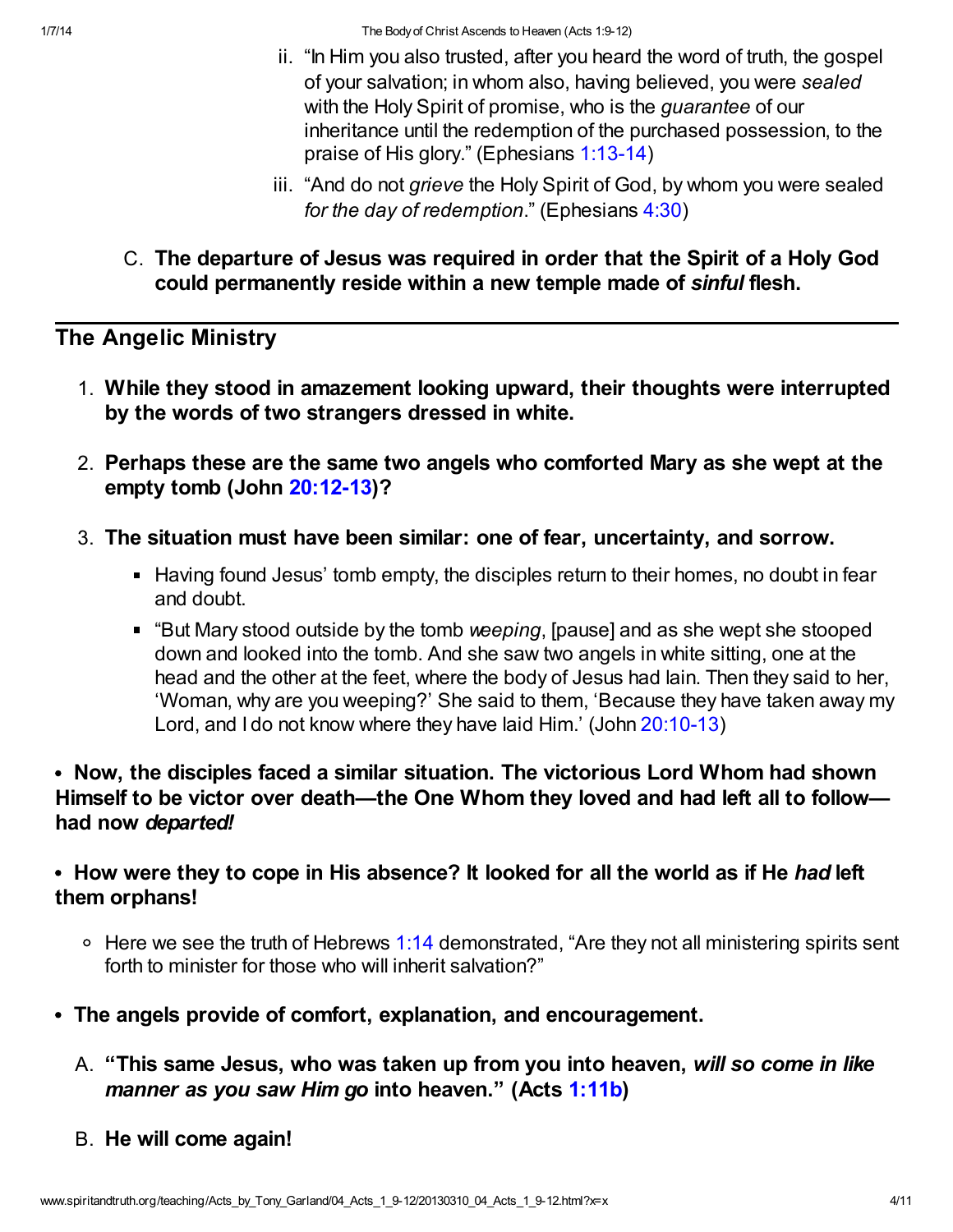- And He led them out as far as Bethany, and He lifted up His hands and blessed them. Now it came to pass, while He blessed them, that He was parted from them and carried up into heaven. And they worshiped Him, and returned to Jerusalem with great [joy, and were continually in the temple praising and blessing God. Amen. \(Luke 24:50–](http://www.spiritandtruth.org/bibles/nasb/b42c024.htm#Luke_C24V50) 53)
	- They were encouraged! Luke records that following his ascension, ". . . they worshiped Him, and returned to Jerusalem with great joy . . ." (Luke [24:52\)](http://www.spiritandtruth.org/bibles/nasb/b42c024.htm#Luke_C24V52)

# Taken up

- 1. Word is from  $\frac{\partial \pi}{\partial \rho}$  [epairo], "to raise or lift up."
- 2. Used to describe hoisting the mainsail of a ship (Acts [27:40](http://www.spiritandtruth.org/bibles/nasb/b44c027.htm#Acts_C27V40)).
- 3. This event would be remembered in the twelfth chapter of Revelation, given years later to the Apostle John.
	- A. "[The woman] bore a male Child who was to rule all nations with a rod of iron. And her Child was caught up to God and His throne." (Revelation [12:5](http://www.spiritandtruth.org/bibles/nasb/b66c012.htm#Rev._C12V5))
	- B. The passage in Revelation [12](http://www.spiritandtruth.org/bibles/nasb/b66c012.htm#Rev._C12V1) uses a related Greek word from  $\alpha$   $\beta$ πάζω [harpazō], "to snatch, seize, be caught away" and is used to describe how the Lord caught Philip away from the Ethiopian Eunuch in Acts  $8:39$ .
	- C. The way in which Jesus was taken prefigures a similar experience the Church will one day have at the Rapture.
	- D. "Then we who are alive and remain shall be caught up together with them in the clouds to meet the Lord in the air. And thus we shall always be with the Lord." (1 Thessalonians [4:17](http://www.spiritandtruth.org/bibles/nasb/b52c004.htm#1Th._C4V17))
		- Archaeological testimony of His ascension

<span id="page-4-0"></span>[an] ossuary from the Mount of Olives dated to A.D. 43 contains an inscription to Jesus who ascended. This ossuary, reported to be deep in storage within the Rockefeller Museum, was first reported by Eleazar Sukenik, late professor at the Hebrew University and father of the famous archaeologist Yigael Yadin. Its significance lies not only in being the earliest testimony to Jesus, but possibly the eye-witness testimony of one who saw Jesus ascend to heaven from the Mount of Olives (Mark [16:19](http://www.spiritandtruth.org/bibles/nasb/b41c016.htm#Mark_C16V19); Luke [24:50](http://www.spiritandtruth.org/bibles/nasb/b42c024.htm#Luke_C24V50); Acts [1:9-12;](http://www.spiritandtruth.org/bibles/nasb/b44c001.htm#Acts_C1V9) 1Cor. [15:6](http://www.spiritandtruth.org/bibles/nasb/b46c015.htm#1Cor._C15V6)).[2](#page-9-3)

# Taken where?

1. Mark tells us, ". . . after the Lord had spoken to them, He was received up into heaven, and sat down at the right hand of God" (Mark [16:19\)](http://www.spiritandtruth.org/bibles/nasb/b41c016.htm#Mark_C16V19)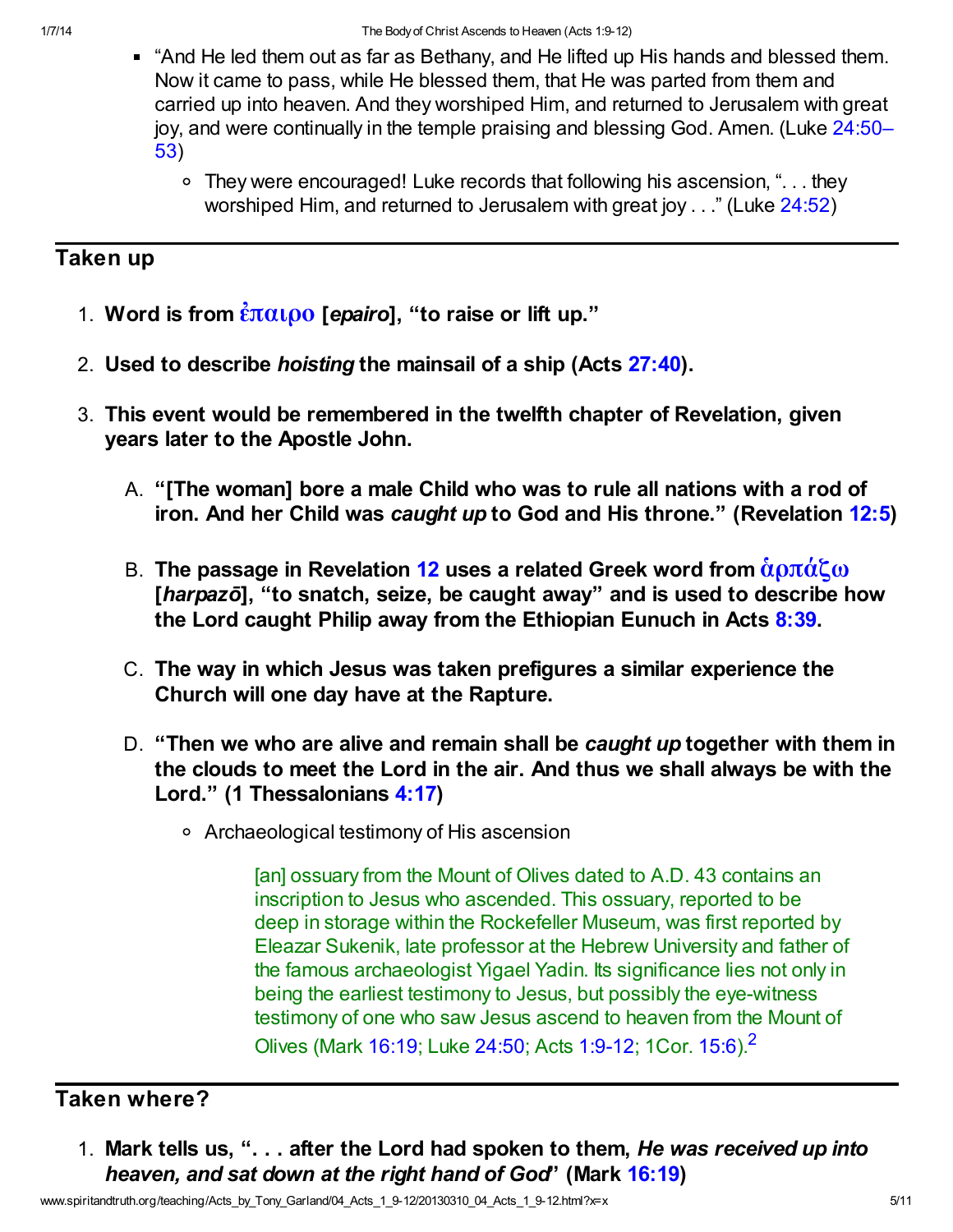- 2. The three roles of Jesus: prophet (1st coming), priest (present session, seated to the right hand of the Father), and king (2nd coming).
	- A. At His first coming, He primarily fulfilled His role as a prophet. (He was and always will be King, but was rejected as King.)
	- B. At His ascension, the emphasis shifts to His role as priest in relation to His redeeming sacrifice.
		- "The LORD has sworn And will not relent, 'You are a priest forever According to the order of Melchizedek.'" (Psalm [110:4\)](http://www.spiritandtruth.org/bibles/nasb/b19c110.htm#Ps._C110V4)
		- "Now this is the main point of the things we are saying: We have such a High Priest, who is seated at the right hand of the throne of the Majesty in the heavens, a Minister of the sanctuary and of the true tabernacle which the Lord erected, and not man." (Hebrews [8:1–2\)](http://www.spiritandtruth.org/bibles/nasb/b58c008.htm#Heb._C8V1)
		- "Not with the blood of goats and calves, but with His own blood He entered the Most Holy Place once for all, having obtained eternal redemption." (Hebrews [9:12](http://www.spiritandtruth.org/bibles/nasb/b58c009.htm#Heb._C9V12))

• "But this Man, after He had offered one sacrifice for sins forever, sat down at the right hand of God, from that time waiting till His enemies are made His footstool. For by one offering He has perfected forever those who are being sanctified." (Hebrews [10:12–14\)](http://www.spiritandtruth.org/bibles/nasb/b58c010.htm#Heb._C10V12)

One of the benefits of Christ's offering: it provided the atoning means for the Holy Spirit to come in His new baptizing and sealing ministry in relation to sinful flesh.

- How long will He sit at the Father's right hand?
	- A. "The LORD said to my Lord, 'Sit at My right hand, Till I make Your enemies Your footstool.'" (Psalm [110:1](http://www.spiritandtruth.org/bibles/nasb/b19c110.htm#Ps._C110V1))
	- B. Jesus sits until the time is ripe for God's judgment—the age of grace comes to a close—and God directly intervenes to judge a rejecting world.
	- C. Zechariah prophesied concerning the battle associated with His return.
		- I. For I will gather all the nations to battle against Jerusalem; The city shall be taken, The houses rifled, And the women ravished. Half of the city shall go into captivity, But the remnant of the people shall not be cut off from the city. Then the LORD will go forth And fight against those nations, As He fights in the day of battle. And in that day His feet will stand on the Mount of Olives, Which faces Jerusalem on the east. And the Mount of Olives shall be split in two, From east to west, Making a very large valley; Half of the mountain shall move toward the north And half of it toward the south. Then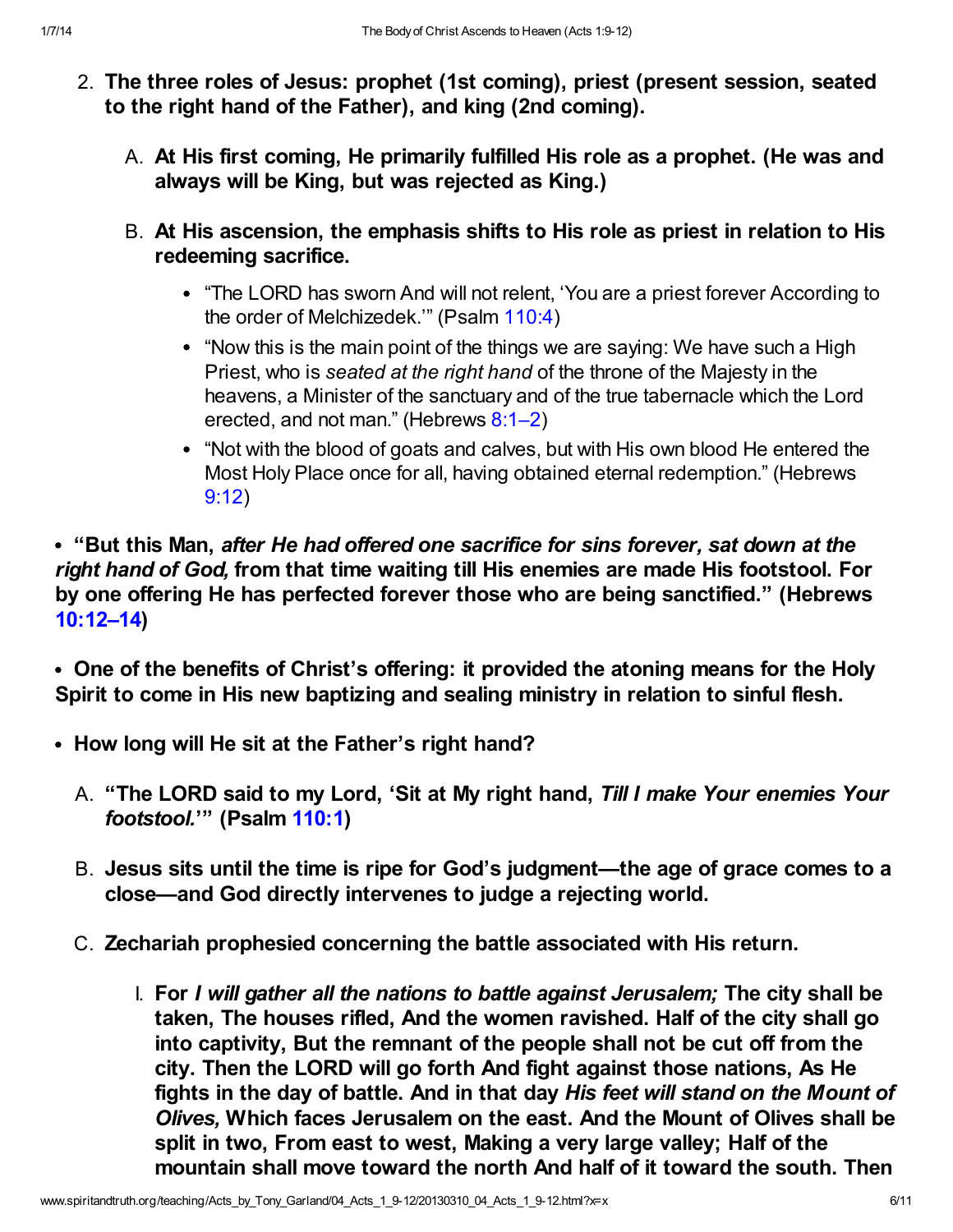you shall flee through My mountain valley, For the mountain valley shall reach to Azal. Yes, you shall flee As you fled from the earthquake In the days of Uzziah king of Judah. Thus the LORD my God will come, And all the saints with You. (Zechariah [14:2–5](http://www.spiritandtruth.org/bibles/nasb/b38c014.htm#Zec._C14V2))

- D. After the rise of Antichrist and his nefarious opposition to God's own.
	- I. "I was watching; and the same horn was making war against the saints, and prevailing against them, until the Ancient of Days came, and a judgment was made in favor of the saints of the Most High, and the time came for the saints to possess the kingdom." (Daniel [7:21-22\)](http://www.spiritandtruth.org/bibles/nasb/b27c007.htm#Dan._C7V21)

### Will so come in like manner

- 1. Manner is from  $\tau \omega \omega \sim$  [*tropos*], "fashion," "way."
	- A. "In just the same way" (NASB)
- 2. His return will be: personal, bodily, visible, glorious
- 3. Visible not something that will be secretive. This provides great protection!
	- A. "Then if anyone says to you, 'Look, here is the Christ!' or 'There!' do not believe it. For false christs and false prophets will rise and show great signs and wonders to deceive, if possible, even the elect. See, I have told you beforehand. Therefore if they say to you, 'Look, He is in the desert!' do not go out; or 'Look, He is in the inner rooms!' do not believe it. For as the lightning comes from the east and flashes to the west, so also will the coming of the Son of Man be." (Matthew [24:23-27\)](http://www.spiritandtruth.org/bibles/nasb/b40c024.htm#Mat._C24V23)
	- B. "Behold, He is coming with clouds, and every eye will see Him, even they who pierced Him. And all the tribes of the earth will mourn because of Him. Even so, Amen." (Revelation [1:7](http://www.spiritandtruth.org/bibles/nasb/b66c001.htm#Rev._C1V7))
- 4. Glorious with clouds
	- Jesus said to [the high priest], "It is as you said. Nevertheless, I say to you, hereafter you will see the Son of Man sitting at the right hand of the Power, and coming on the clouds of heaven." (Matthew [26:64](http://www.spiritandtruth.org/bibles/nasb/b40c026.htm#Mat._C26V64))

"Immediately after the tribulation of those days the sun will be darkened, and the moon will not give its light; the stars will fall from heaven, and the powers of the heavens will be shaken. Then the sign of the Son of Man will appear in heaven, and then all the tribes of the earth will mourn, and they will see the Son of Man coming on the clouds of heaven with power and great glory." (Matthew [24:29-30\)](http://www.spiritandtruth.org/bibles/nasb/b40c024.htm#Mat._C24V29)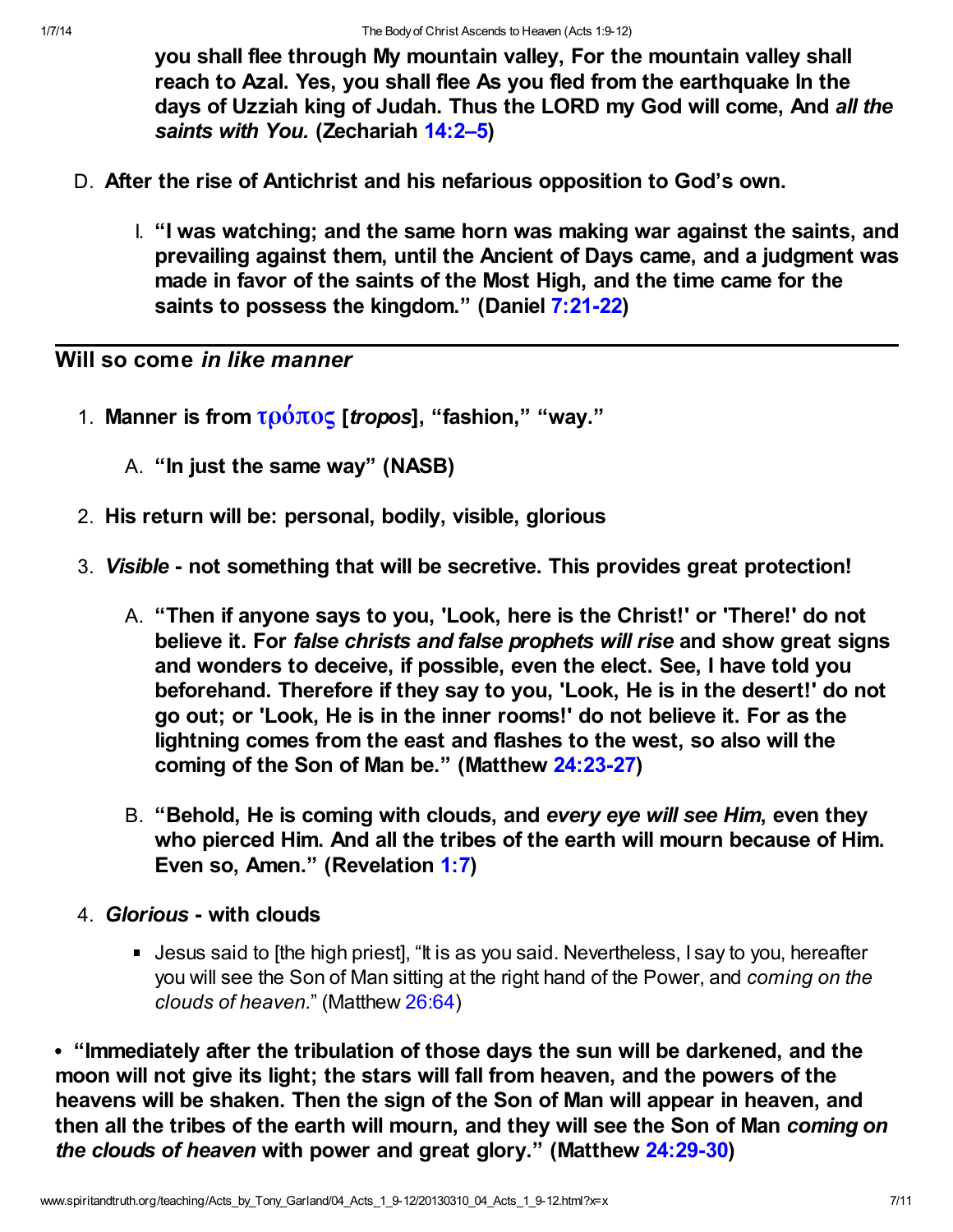- <span id="page-7-1"></span><span id="page-7-0"></span>Why the connection with clouds?
	- $\,$  Manifestation of God as cloud by day, fire by night. $^3$  $^3$
	- II. His manifest glory, but wrapped in a dark cloud. $4$
	- III. God's manifestation combines great power with mystery.
	- IV. Ezekiel saw the glory of the Lord.
		- a. "Then I looked, and behold, a whirlwind was coming out of the north, a great cloud with raging fire engulfing itself; and brightness was all around it and radiating out of its midst like the color of amber, out of the midst of the fire." (Ezekiel [1:4\)](http://www.spiritandtruth.org/bibles/nasb/b26c001.htm#Eze._C1V4)
	- V. The cloud appears to function somewhat like a veil to hide the full glory of God, which if fully manifested, would consume everything in His presence.
- The glory of Jesus
	- I. "For in Him dwells all the fullness of the Godhead bodily;" (Colossians [2:9\)](http://www.spiritandtruth.org/bibles/nasb/b51c002.htm#Col._C2V9)
	- II. "God, who at various times and in various ways spoke in time past to the fathers by the prophets, has in these last days spoken to us by His Son, whom He has appointed heir of all things, through whom also He made the worlds; who being the brightness of His glory and the express image of His person, and upholding all things by the word of His power, when He had by Himself purged our sins, sat down at the right hand of the Majesty on high," (Hebrews [1:1-3\)](http://www.spiritandtruth.org/bibles/nasb/b58c001.htm#Heb._C1V1)
	- III. Paul wrote to Timothy, "... great is the mystery of godliness: God was manifested in the flesh, Justified in the Spirit, Seen by angels, Preached among the Gentiles, Believed on in the world, Received up in glory." (1 Timothy [3:16](http://www.spiritandtruth.org/bibles/nasb/b54c003.htm#1Ti._C3V16))
		- a. Paul knew first-hand of the glory of Christ having been blinded by it on the road to Damascus (Acts [9:3-6](http://www.spiritandtruth.org/bibles/nasb/b44c009.htm#Acts_C9V3)).
			- 1. He went on to urge Timothy to, "keep this commandment without spot, blameless until our Lord Jesus Christ's appearing, which He will manifest in His own time, He who is the blessed and only Potentate, the King of kings and Lord of lords, who alone has immortality, dwelling in unapproachable light, whom no man has seen or can see, to whom be honor and everlasting power. Amen." (1 Timothy [6:14-16\)](http://www.spiritandtruth.org/bibles/nasb/b54c006.htm#1Ti._C6V14)
		- b. "After His ascension into heaven, Christ never appeared again apart from His glory. In Acts [7:56](http://www.spiritandtruth.org/bibles/nasb/b44c007.htm#Acts_C7V56), Stephen saw Christ standing at the right hand of the Father in the midst of the glory of God. In the appearance of Christ to Paul recorded in Acts [9:3-6](http://www.spiritandtruth.org/bibles/nasb/b44c009.htm#Acts_C9V3), the glory of Christ was such that Paul was blinded. A similar experience befell the Apostle John in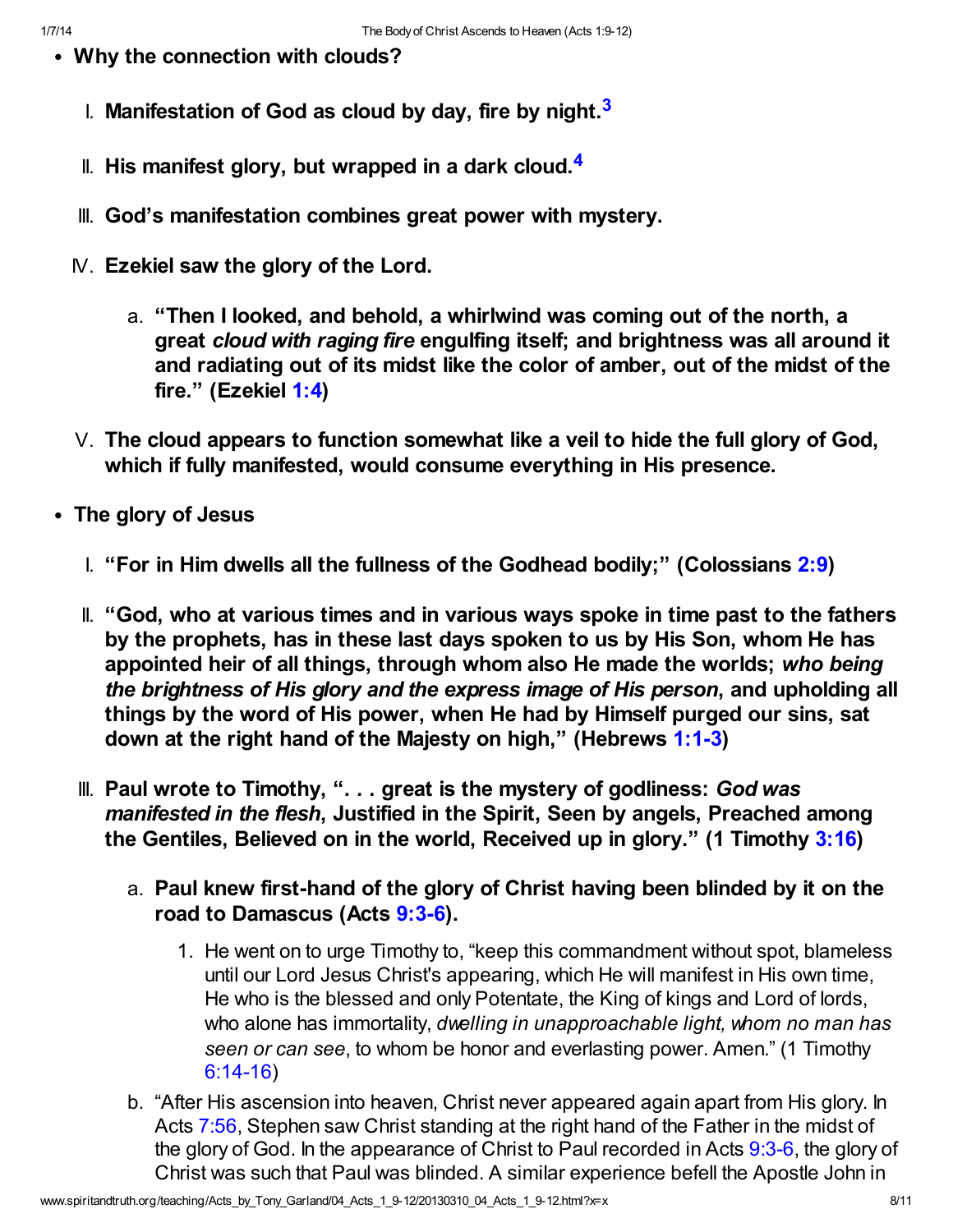<span id="page-8-0"></span>Rev. [1:12-20](http://www.spiritandtruth.org/bibles/nasb/b66c001.htm#Rev._C1V12) where John fell at the feet of Christ as one dead when he beheld the glory of Christ in His resurrection."[5](#page-9-6)

- The Mt. of Transfiguration a sneak preview of Jesus' glory upon His return.
	- I. "'Assuredly, I say to you, there are some standing here who shall not taste death till they see the Son of Man coming in His kingdom.' Now after six days Jesus took Peter, James, and John his brother, led them up on a high mountain by themselves; and He was transfigured before them. His face shone like the sun, and His clothes became as white as the light." (Matthew [16:28-17:](http://www.spiritandtruth.org/bibles/nasb/b40c016.htm#Mat._C16V28)[1-2\)](http://www.spiritandtruth.org/bibles/nasb/b40c016.htm#Mat._C16V1)
	- II. Thus, His innate glory, which was veiled in the incarnation, will one day be seen for what it is—the very glory of God (John [1:14\)](http://www.spiritandtruth.org/bibles/nasb/b43c001.htm#John_C1V14)!

### **Summary**

- <span id="page-8-1"></span>1. For those of us who know Jesus . . .
	- A. Are we faithfully representing Christ during His absence?
		- I. Are we diligently about the "Father's business" (Luke [2:49](http://www.spiritandtruth.org/bibles/nasb/b42c002.htm#Luke_C2V49); [19:13\)](http://www.spiritandtruth.org/bibles/nasb/b42c019.htm#Luke_C19V13)?
		- II. Do the actions of our eyes, mouth, hands, and feet and the thoughts of our heart reflect those of Jesus?
		- III. Are we growing in our understanding of Who and What we have inside of us? That our bodies are the temple of the Holy Spirit? That the Spirit of Christ is in us, the hope of glory (Col. [1:27\)](http://www.spiritandtruth.org/bibles/nasb/b51c001.htm#Col._C1V27)? That the very holiness of a perfect, all-powerful God of consuming fire resides within our fallen and weak tent?
		- IV. Illustration: "In St. Peter's Cathedral in Cologne, Germany there are two pictures of the crucifixion of Peter, that stand side by side. . . . In the beginning of the 19th century, when Napoleon came and ransacked the city, he robbed St. Peter's of one of those two pictures —the original—and took it away. While the first picture was taken away from the city, the artist, in the absence of the original, painted another picture. In time the original was restored, and the two were placed side by side. Experts now say that there is so little difference between the two pictures you cannot tell which is the original. In the absence of the original, the artiest painted another picture of peter."<sup>[6](#page-9-7)</sup>
		- V. This is how it should be with us. Jesus is the original Who has departed. In His absence, God has seen fit to send His Spirit to form the Church which is the body of Christ in His absence.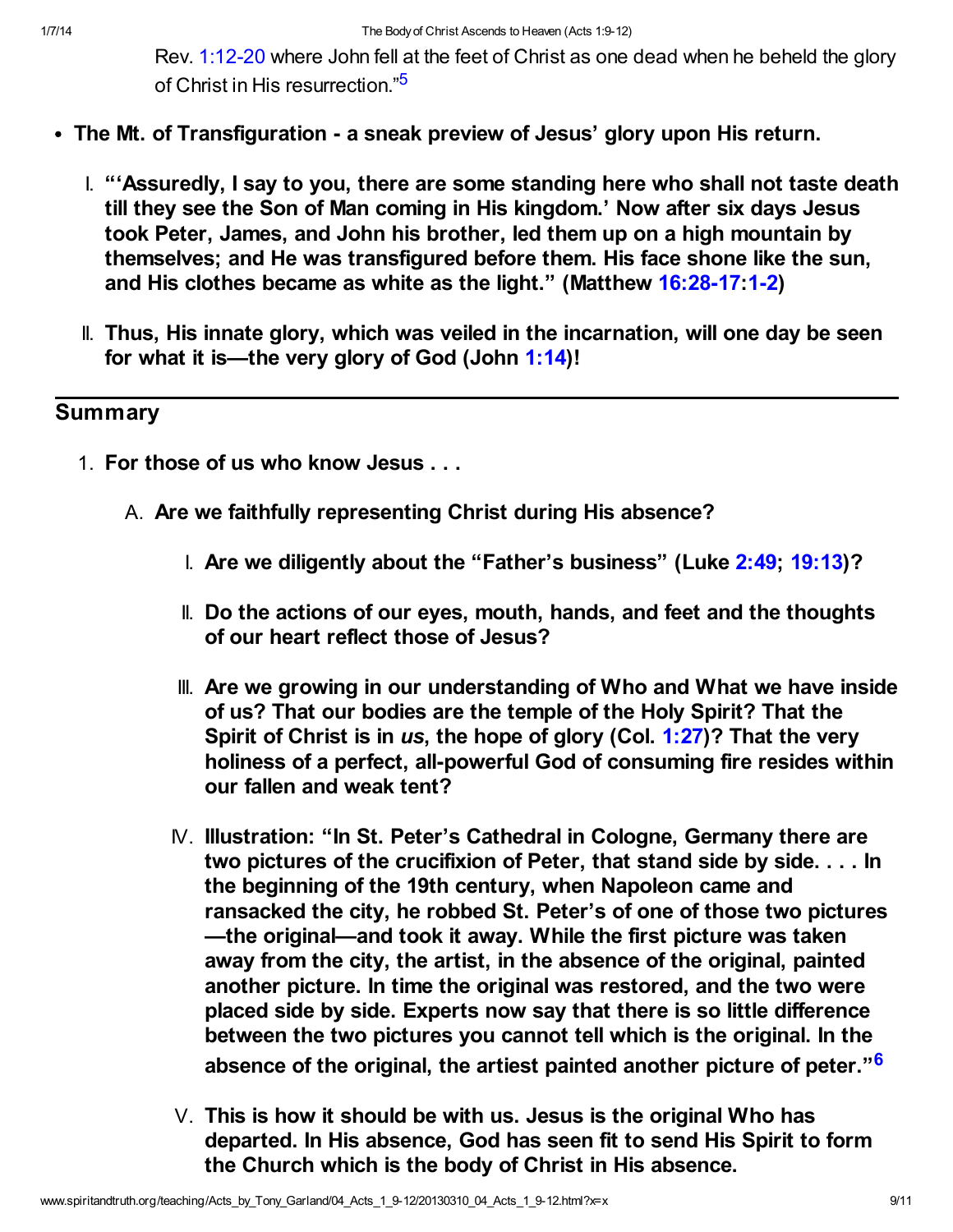- 2. If you don't know Jesus . . .
	- A. This is the age of grace: now is the day of salvation (2Cor.  $6:2$ ).
	- B. The time is soon approaching when God's wrath and judgment will begin to be poured out on a God-rejecting world.
	- C. What will be my reaction when I see Him return? Will I be among those who experience great excitement and happiness? Or will I be filled with fear, remorse, and grief?

<span id="page-9-8"></span>

#### Endnotes:

- <span id="page-9-1"></span>[1.](#page-0-0) NKJV, Acts [1:9-12](http://www.spiritandtruth.org/bibles/nasb/b44c001.htm#Acts_C1V9)
- <span id="page-9-3"></span>[2.](#page-4-0) Ref-0051, November/December 2002
- <span id="page-9-4"></span>[3.](#page-7-0) Ex. [13:21](http://www.spiritandtruth.org/bibles/nasb/b02c013.htm#Ex._C13V21); [14:24](http://www.spiritandtruth.org/bibles/nasb/b02c014.htm#Ex._C14V24); [40:38;](http://www.spiritandtruth.org/bibles/nasb/b02c040.htm#Ex._C40V38) Lev. [16:13](http://www.spiritandtruth.org/bibles/nasb/b03c016.htm#Lev._C16V13); Nu. [9:15](http://www.spiritandtruth.org/bibles/nasb/b04c009.htm#Num._C9V15); [14:14;](http://www.spiritandtruth.org/bibles/nasb/b04c014.htm#Num._C14V14) Deu. [1:33;](http://www.spiritandtruth.org/bibles/nasb/b05c001.htm#Deu._C1V33) [4:11;](http://www.spiritandtruth.org/bibles/nasb/b05c004.htm#Deu._C4V11) [5:22;](http://www.spiritandtruth.org/bibles/nasb/b05c005.htm#Deu._C5V22) Ne. [9:12,](http://www.spiritandtruth.org/bibles/nasb/b16c009.htm#Ne._C9V12)[19](http://www.spiritandtruth.org/bibles/nasb/b16c009.htm#Ne._C9V19); Ps. [18:12;](http://www.spiritandtruth.org/bibles/nasb/b19c018.htm#Ps._C18V12) [78:14](http://www.spiritandtruth.org/bibles/nasb/b19c078.htm#Ps._C78V14); [105:39;](http://www.spiritandtruth.org/bibles/nasb/b19c105.htm#Ps._C105V39) [148:8](http://www.spiritandtruth.org/bibles/nasb/b19c148.htm#Ps._C148V8); Isa. [4:5](http://www.spiritandtruth.org/bibles/nasb/b23c004.htm#Isa._C4V5); Eze. [1:4](http://www.spiritandtruth.org/bibles/nasb/b26c001.htm#Eze._C1V4); Rev. [10:1](http://www.spiritandtruth.org/bibles/nasb/b66c010.htm#Rev._C10V1).
- <span id="page-9-5"></span>[4.](#page-7-1) The cloud also provided covering from the sun in the desert (Ps. [105:39;](http://www.spiritandtruth.org/bibles/nasb/b19c105.htm#Ps._C105V39) cf. Isa. [4:6\)](http://www.spiritandtruth.org/bibles/nasb/b23c004.htm#Isa._C4V6).
- <span id="page-9-6"></span>[5.](#page-8-0) Ref-0104, pp. 204-205
- <span id="page-9-7"></span>[6.](#page-8-1) Ref-1332, p. 293

#### Sources:

- NKJV Unless indicated otherwise, all Scripture references are from the New King James Version, copyright © 1982 by Thomas Nelson, Inc. Used by permission. All rights reserved.
- Ref-Randall Price, World of the Bible News and Views, [\[www.WorldOfTheBible.com](http://www.worldofthebible.com/)].
- 0051

Ref-John Walvoord, Jesus Christ Our Lord (Chicago, IL: Moody Bible Institute, 1969).

0104

<span id="page-9-9"></span>Ref-1332 1956). ISBN:[0-80281699-1](http://www.spiritandtruth.org/id/isbn.htm?0-80281699-1)[f](#page-10-3). Walter B. Knight, Knight's Master Book of New Illustrations (Grand Rapids, MI: Eerdmans Publishing Company,

#### Links Mentioned Above

- <span id="page-9-0"></span>[a](#page-0-1) - See <http://www.spiritandtruth.org/id/tg.htm>.
- <span id="page-9-2"></span>[b](#page-0-2) - See <http://www.spiritandtruth.org/teaching/39-03>.